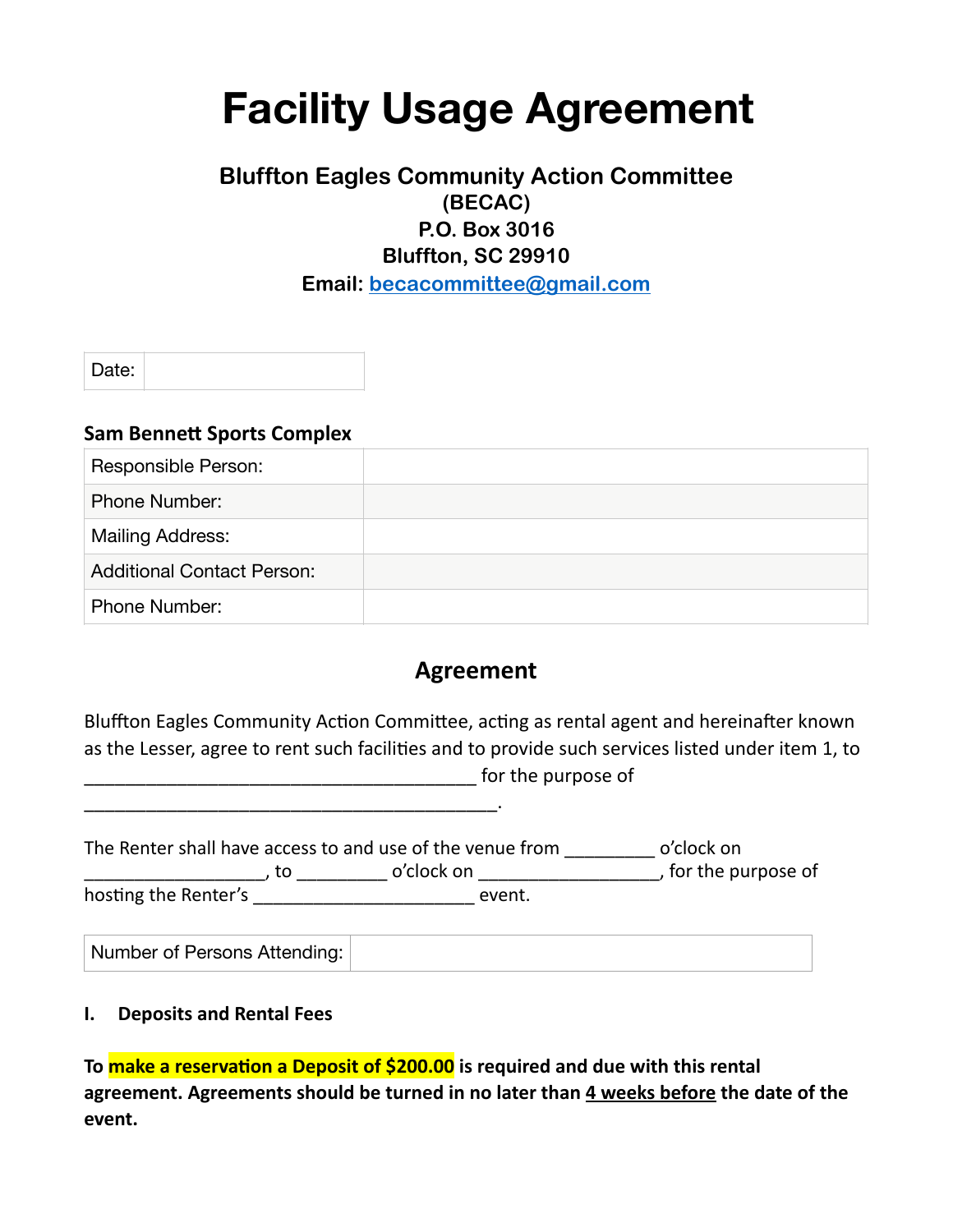The Rental Fee is due no later than 2 weeks before the date of the event. Payments are to be made to "Bluffton Eagles Community Action Committee" by two separate checks or money orders, one payment for the deposi42t and one payment for the rental fee. Cash is acceptable for the rental fee only. If paying the deposit with a money order please do not make it out to us, only your signature is required.

1. **\$100 damage / clean-up deposit** which will be returned upon closing or the following Tuesday, provided that facility is left in as good a state of repair and condition as existed upon first occupancy with reasonable wear and tear, acts of providence and agreed changes excluded. 

2. A  $\frac{1}{2}$  A  $\frac{1}{2}$  fee for the rental of the facility / park listed above. Please note the rental fees below:

## **• Sam Bennett Sports Complex Picnic Area:**

- $\circ$  \$100 (1 4 hours).
- **\$25** for each additional hour.

## • **Sam Bennett Sports Complex Fields Rental Fees:**

- Non Profit Events \$150 per day
- For Profit Events (ie. festivals, athletic tournaments, events that charge entrance/registration fees, sell items, etc.) - prices vary based on type of event.
- Baseball Field for Practices/Work Out \$40 for up to (3) hours. \$10 for each additional hour.
- Fees are subject to change without notice.

## **II. Conditions and Stipulations**

- 1. For and in consideration of the sum indicated above, the Lessor will provide the following facilities and services located at each facility where applicable.
	- Restrooms
	- Tables
	- **Chairs**
- 2. Facilities rented will not be available to Lessee, or other persons or groups supporting this activity, except during the period specified above.
- 3. Vehicle parking will be permitted only in designated areas. Parking or movement in other areas without prior approval from Bluffton Eagles Community Action Staff is prohibited.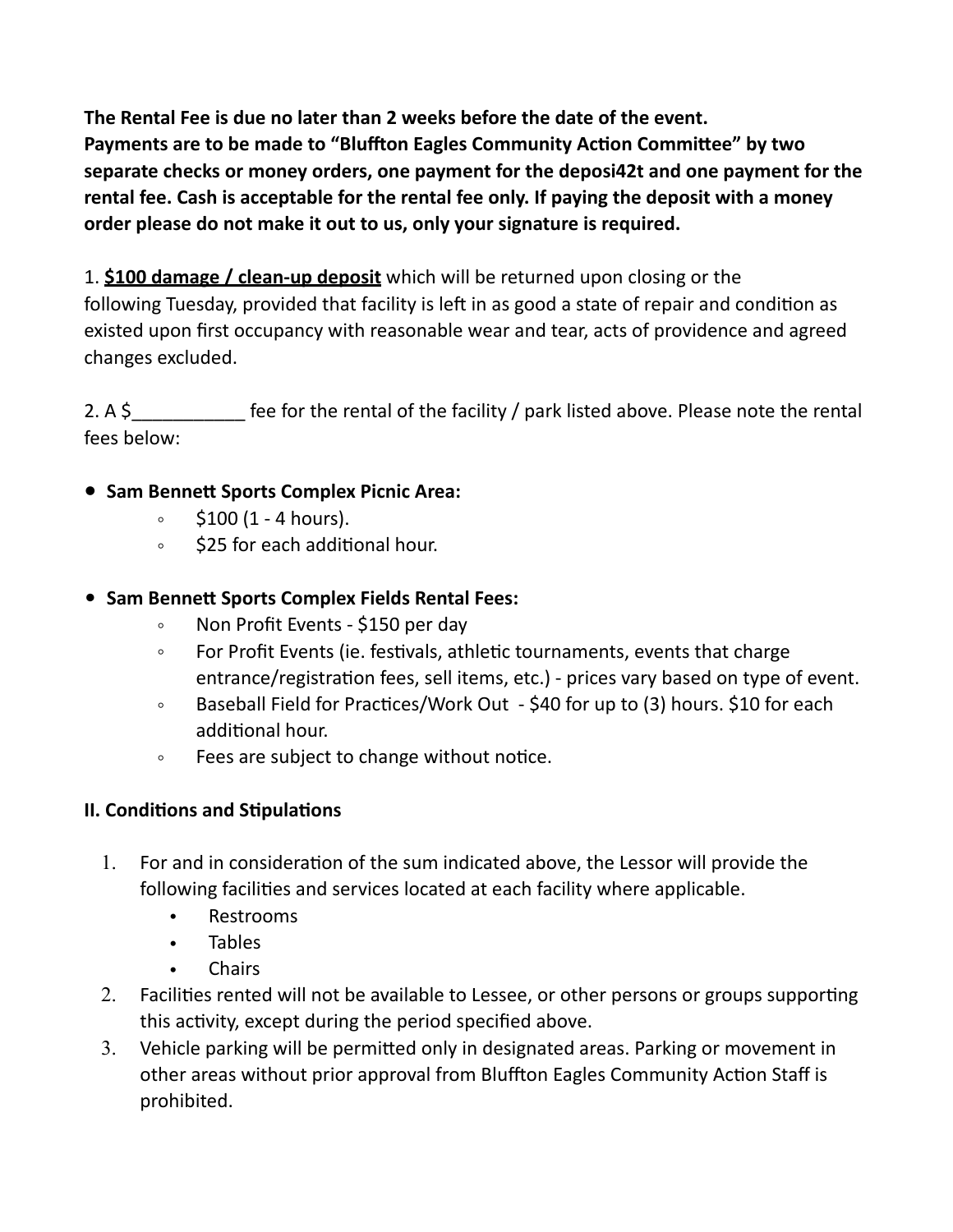- 4. Privilege to erect advertising signs on building grounds prior to the event date must be obtained by the department head.
- 5. When Lessee engages a caterer for food services, etc., the Lessee shall be responsible for removal and disposal of all trash, garbage, and oyster shells etc., resulting from catering service.
- $6.$  When facilities are rented for high school functions or when a group is composed primarily of those under 18 years of age, lessee will provide a minimum of 1 (one) parental chaperone or school official for every 10 (ten) participants or a portion thereof. An approved Security Officer will also be required. Approval must be made by the Chairperson of the Bluffton Eagles Community Action Committee. Note - Lessee will be required to submit a chaperone's list with payment.
- 7. Where facilities are being rented for public events i.e. tournaments, concerts, etc., security officers may be required. This will be at the discretion of the Chairperson of the Bluffton Eagles Community Action Committee. If security is required, there shall be a minimum of 1(one) security officer for every 50 participants / spectators. The Lessee will be responsible for obtaining security for the event.
- 8. No money shall be collected at the facility for this event unless it is pre-approved by the Bluffton Eagles Community Action Committee.
- 9. All activities shall cease no later than 9pm and no persons will be allowed in the facility after 11:59pm without prior approval from the Bluffton Eagles Community **Action Committee.**
- 10. Facilities should be cleaned immediately following the event. Deposits will not be returned until cleaning is completed in accordance with the cleaning requirements of the Bluffton Eagles Community Action Committee.
- 11. Any consumption, distribution, selling or possession of alcoholic beverages is strictly prohibited at all Sam Bennett Sports Complex events and properties and will result in a loss of deposit.
- 12. Any consumption, distribution, selling or possession of illegal drugs is strictly prohibited at all Sam Bennett Sports Complex events and properties and will result in a loss of deposit.
- 13. Firearms, knives or other weapons are not allowed at Sam Bennett Sports Complex events and properties and will result in a loss of deposit.
- 14. Lessee shall not damage, or allow to be damaged, said facilities or any fixture or personal property located therein and, in an event of damage, Lessee shall promptly restore facilities or property to its original state of repair or pay the Lessor for such damages.
- 15. Lessee shall indemnify and hold harmless the Chairperson, Bluffton Eagles Community Action Committee, its officers, agents, volunteers and employees against any and all loss, damage, and/or liability that may be suffered, caused by, or arising out of, or in any way connected with occupation or use by the Lessee of Sam Bennett Sports